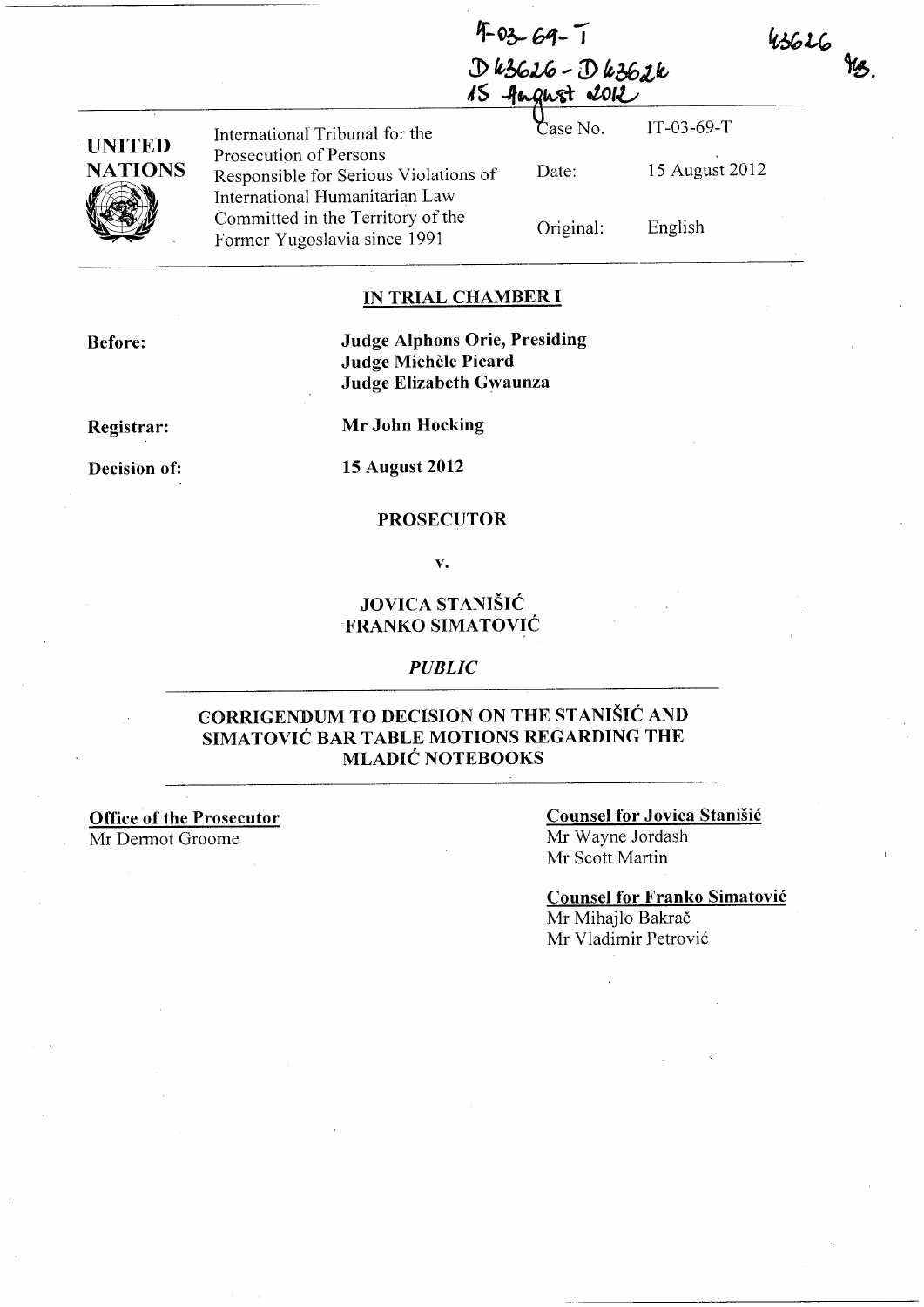**TRIAL CHAMBER I** of the International Tribunal for the Prosecution of Persons Responsible for Serious Violations of International Humanitarian Law Committed in the Territory of the Former Yugoslavia since 1991 ("Chamber");

**NOTING** that the Chamber issued its Decision on the Stanisić and Simatović Defence Bar Table Motions Regarding the Mladić Notebooks on 26 July 2012 ("Bar Table Decision");

**NOTING** that, in its bar table motion ("Simatović Motion"), the Simatović Defence requested admission of two excerpts from the document bearing Rule 65 fer no. 5602 at pages 40-59 and 108- 124,<sup>1</sup> and that, in its bar table motion ("Stanišić Motion"), the Stanišić Defence requested admission of pages 275-276, 287, 290, 323-324, 339, 342-343, and 349 from the document bearing Rule 65 ter no. 5599.1;<sup>2</sup>

**CONSIDERING** that, in the Bar Table Decision, the Chamber found that the Simatović Motion had fulfilled the requirements for admission of documents from the bar table<sup>3</sup> and granted the Simatović Motion in full,<sup>4</sup> and found that the Stanisić Motion had also fulfilled the requirements for admission of documents from the bar table in relation to the pages cited above;<sup>5</sup>

**FURTHER NOTING** that, in the Disposition of the Bar Table Decision, the aforementioned admitted excerpts of the documents bearing Rule 65 ter no. 5602 and 5599.1 were inadvertently omitted and that, due to a clerical error, the referenced footnote was footnote number 27, whereas it should have been footnote number 28;

## **FOR THE FOREGOING REASONS**

**PURSUANT TO** Rule 54 of the Tribunal's Rules of procedure and Evidence;

 $\mathbf{I}$ Simatovic Defence Second Bar Table Motion, 4 June 2012 (Public with Confidential Annex), Annex, pp. 41090- 41089.

Stanisic Defence Motion for Admission of Documents into Evidence through the Bar Table of Documents that were Denied Admission without Prejudice, 5 June 2012 (Public with Confidential Annex A), Annex A, pp. 178-179.

 $\overline{\mathbf{3}}$ Bar Table Decision, para. 13.

<sup>4</sup>  Bar Table Decision, para. 18.

 $\overline{5}$ Bar Table Decision, para. 13.